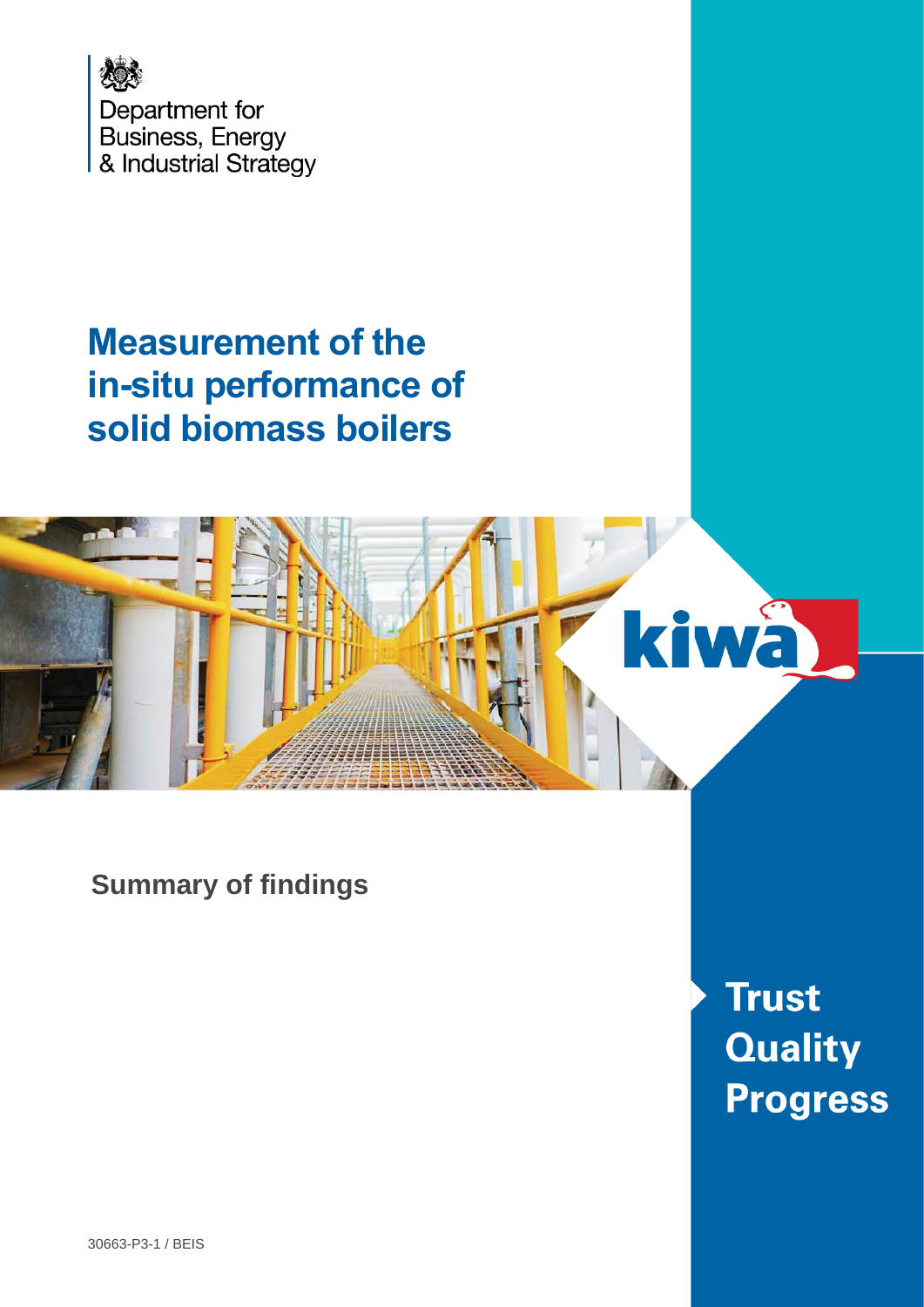

# **Measurement of the in-situ performance of solid biomass boilers**

# **Summary of findings**

| Report number:          | 30663-P3-1                                                                                 |
|-------------------------|--------------------------------------------------------------------------------------------|
| Prepared for:           | <b>BEIS</b>                                                                                |
| Date:                   | 11 December 2018                                                                           |
| Status:                 | Final                                                                                      |
| Lead authors:           | James Thomas, Samuel Cottrill and Iain Summerfield                                         |
| With thanks to          |                                                                                            |
| Project partners:       | Ricardo Energy & Environment, Energy Saving Trust,<br><b>HETAS and Optimum Consultancy</b> |
| Technical contributors: | Mark Crowther, Tim Dennish, Georgina Orr, Mark Lewitt,<br>Nikhil Hardy and Gordon Allison  |
|                         |                                                                                            |
| Approved by:            | Mark Eldridge                                                                              |

Commercial in confidence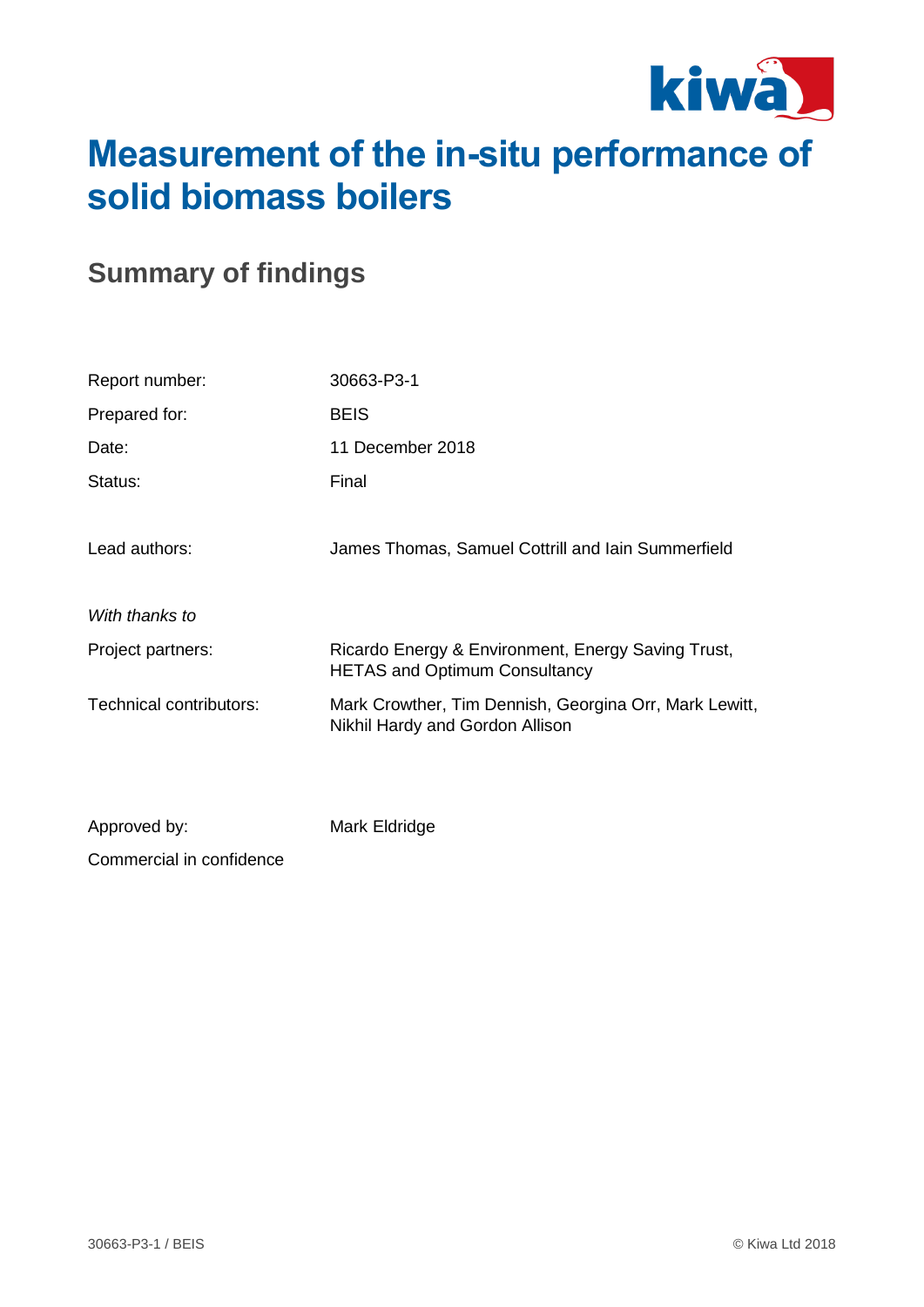

# **Preface**

This report is a summary of the findings of "Measurement of the in-situ performance of solid biomass boilers", a report prepared for BEIS which details work carried out from 2015 to 2018 where the real-life efficiencies and pollutant emissions of a range of biomass boilers were measured.

The work was carried out by a consortium of Kiwa Gastec, Ricardo Energy and Environment, Energy Saving Trust, HETAS, and Optimum Consultancy.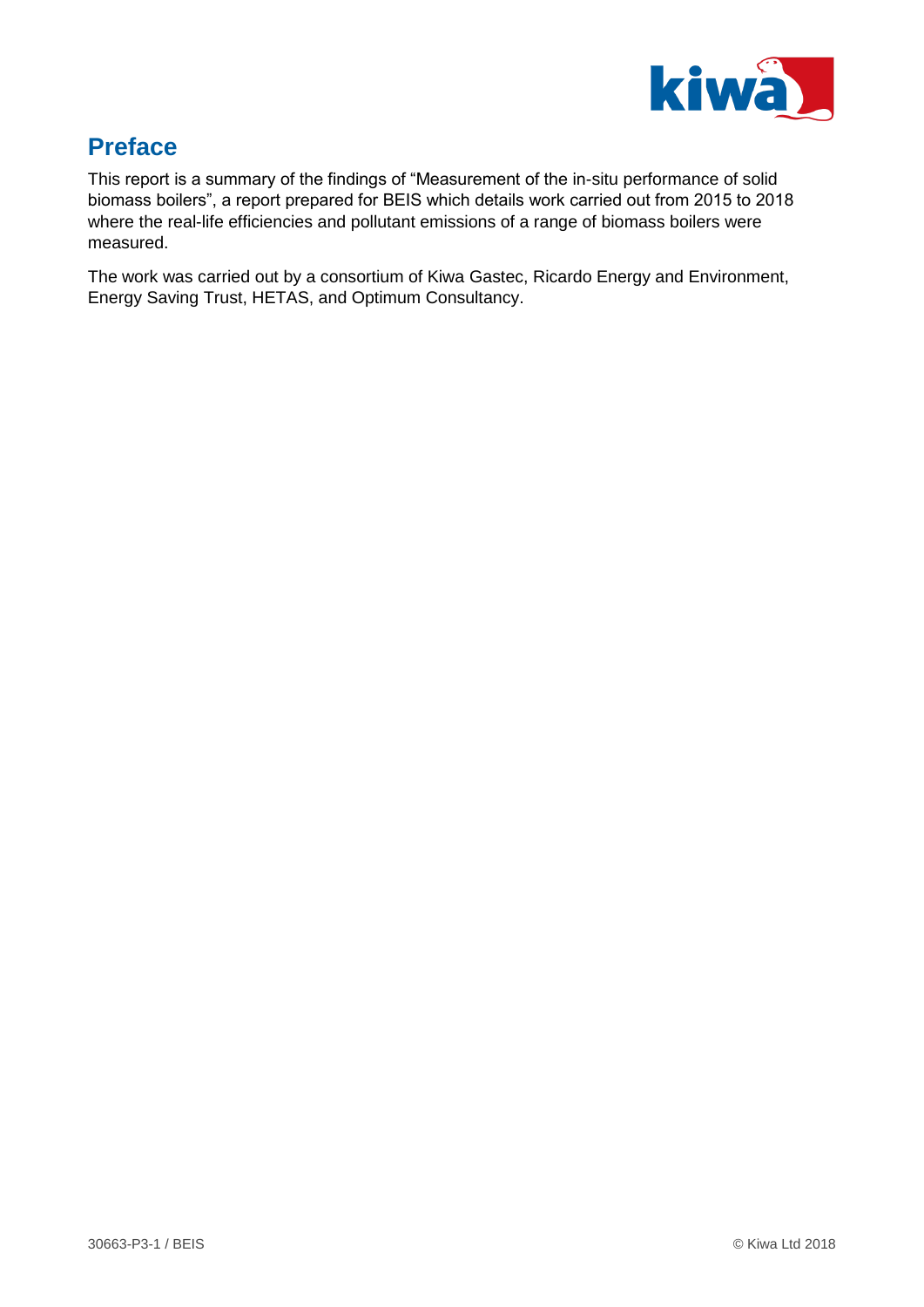

# **Table of contents**

| 1              |            |  |  |  |
|----------------|------------|--|--|--|
|                | 1.1<br>1.2 |  |  |  |
| 2              |            |  |  |  |
|                | 2.1        |  |  |  |
|                | 2.2<br>2.3 |  |  |  |
|                | 2.4        |  |  |  |
|                | 3          |  |  |  |
|                | 3.1        |  |  |  |
|                | 3.2        |  |  |  |
|                | 3.3        |  |  |  |
|                | 3.4        |  |  |  |
|                | 3.5        |  |  |  |
| $\overline{4}$ |            |  |  |  |
|                | 4.1        |  |  |  |
|                | 4.2        |  |  |  |
|                | 4.3        |  |  |  |
| 5              |            |  |  |  |
| 6              |            |  |  |  |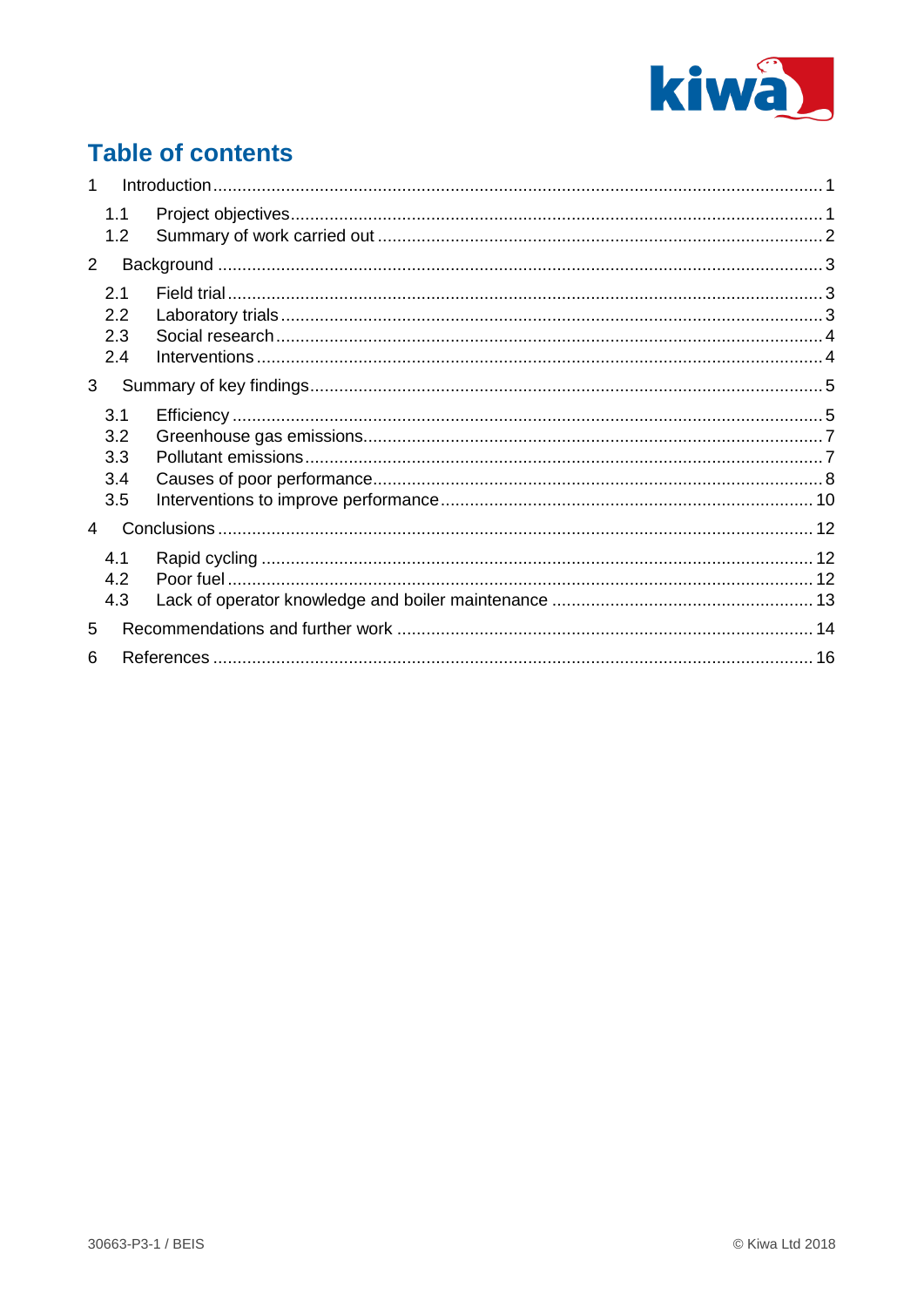

# <span id="page-4-0"></span>**1 Introduction**

The Renewable Heat Incentive in Great Britain (the RHI) was the world's first long-term financial support programme for renewable heat. Since its launch, the RHI has supported many solid biomass boilers, with biomass boilers comprising 89% of total non-domestic installations and 21% of domestic installations [1, 2]. Financial support is provided for 7 years for boilers on the domestic RHI and 20 years for the non-domestic RHI scheme.

Government supported technologies are tested in laboratories to assess performance in terms of efficiency and pollutant emissions based on British and European standards, however it is unclear how biomass boilers perform outside the laboratory i.e. installed in a boiler house and responding to a real-world, variable load.

In March 2014, the Department of Energy & Climate Change (DECC) – now the Department for Business, Energy & Industrial Strategy (BEIS)<sup>1</sup>, began an evaluation of the RHI, focussed on the delivery of the scheme against its objectives and lessons for the future. In late 2015, after conducting a desk-based study [3] and researching a viable methodology [4], DECC commissioned a field trial to gather further data on the performance and emissions of a selection of boilers over a minimum of 12 months. The field trial was designed to gain a greater understanding of the performance of the population of boilers installed in Great Britain under the RHI and the reasons for good and poor performance. The work was carried out by a consortium led by Kiwa Gastec and including Ricardo Energy & Environment, Energy Saving Trust, HETAS and Optimum Consultancy.

Remote monitoring equipment was installed on 67 boilers in early 2016 and data was gathered from February 2016 until July 2017 (and for selected sites, until June 2018). The field trial data was augmented by laboratory scale test work particularly related to atmospheric emissions, and a programme of social research which examined boiler operators' perceptions and experiences. Interventions were made at selected sites and their impact was assessed by continued monitoring and analysis of data. Best Practice Guidance documents were also produced which detailed practical steps to improve biomass boiler performance.

This report outlines the key results and conclusions of the programme. The full technical report and annexes are provided with this summary report.

# <span id="page-4-1"></span>**1.1 Project objectives**

The objectives of the project were:

- To assess RHI biomass boiler population performance, both in terms of efficiency (taking into account all energy inputs and outputs) and emissions  $(CO<sub>2</sub>, PM, NO<sub>x</sub>, SO<sub>x</sub>$  and heavy metals).
- To identify the key causes of good and poor performance and quantify their impact.
- To understand how different uses of boilers and user interaction affect their overall performance, and whether this can be improved through operator guidance.

 $\overline{a}$ 1 In July 2016, the Department of Energy & Climate Change (DECC) became part of the Department for Business, Energy & Industrial Strategy (BEIS). Where we refer to actions taken before this date, we refer to DECC. After this date, we refer to BEIS.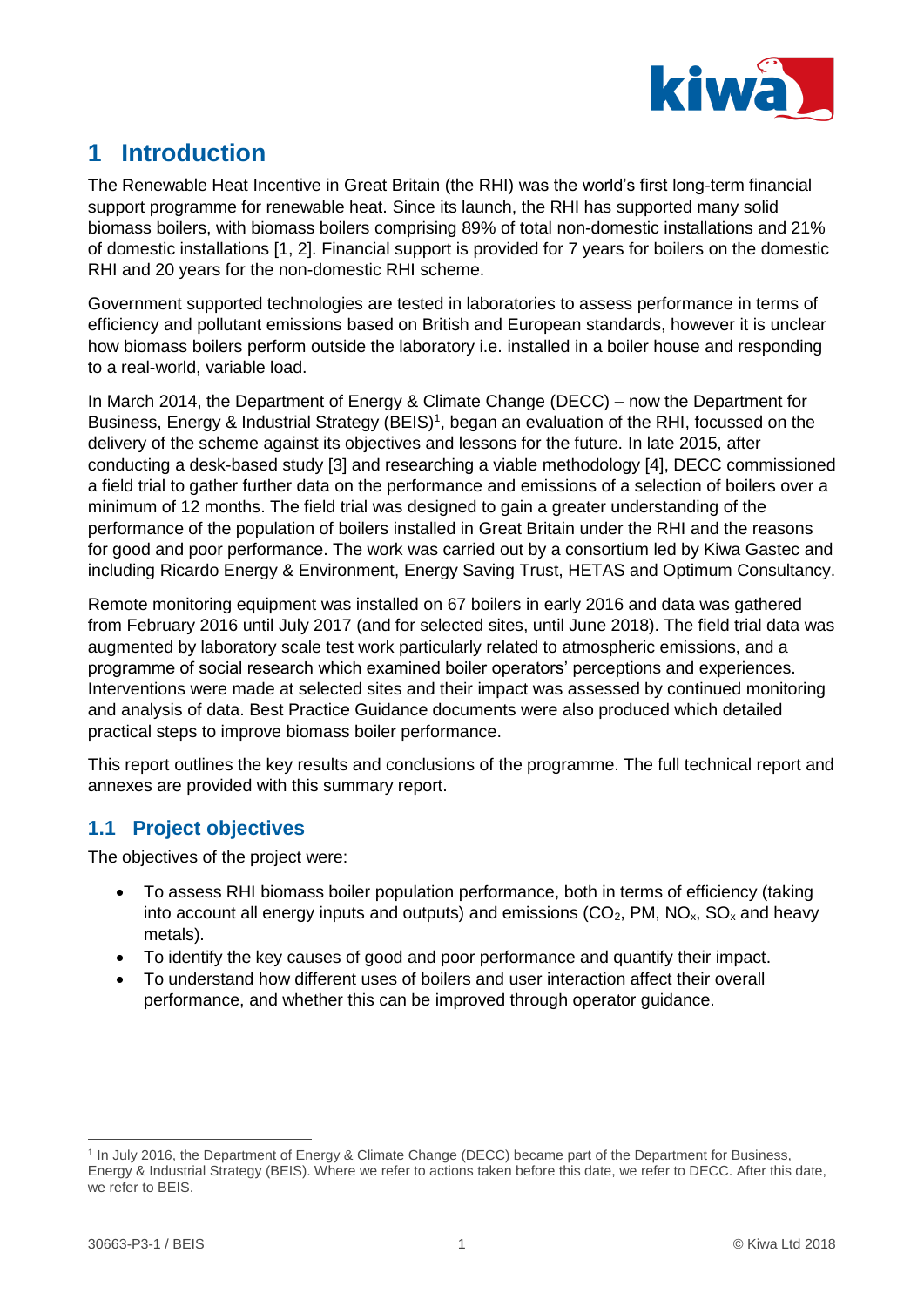

# <span id="page-5-0"></span>**1.2 Summary of work carried out**

The work carried out under this contract is summarised below:

- Characterised population of biomass boilers installed under the RHI
	- o Data from DECC and Ofgem supplemented with data from stakeholder contact
	- o Data analysed and used to categorise the type of biomass installations
- Examined possible reasons for good and poor performance of biomass boilers
	- o Identified measurements required to evaluate performance along with measurement techniques
- Field trial
	- o 67 boilers monitored across 60 sites for 12 months
	- o Efficiency and fuel input calculated by 'indirect method'
	- $\circ$  Experimental obscuration measurements at 6 sites (for indicative dust)
- **Lab trials** 
	- o 25kW wood pellet boiler
	- o 800kW wood chip boiler
	- o Analysis of fuel and ash samples for heavy metals
- Social research
	- o Analysis and evaluation of behaviours, motivations and satisfaction of users
- Interventions at selected sites
	- o 22 boilers (16 with interventions, 6 for control), across 21 sites
	- o Additional monitoring for 12 months
	- o Guidance documentation for commercial and domestic sites
- Data analysis & case studies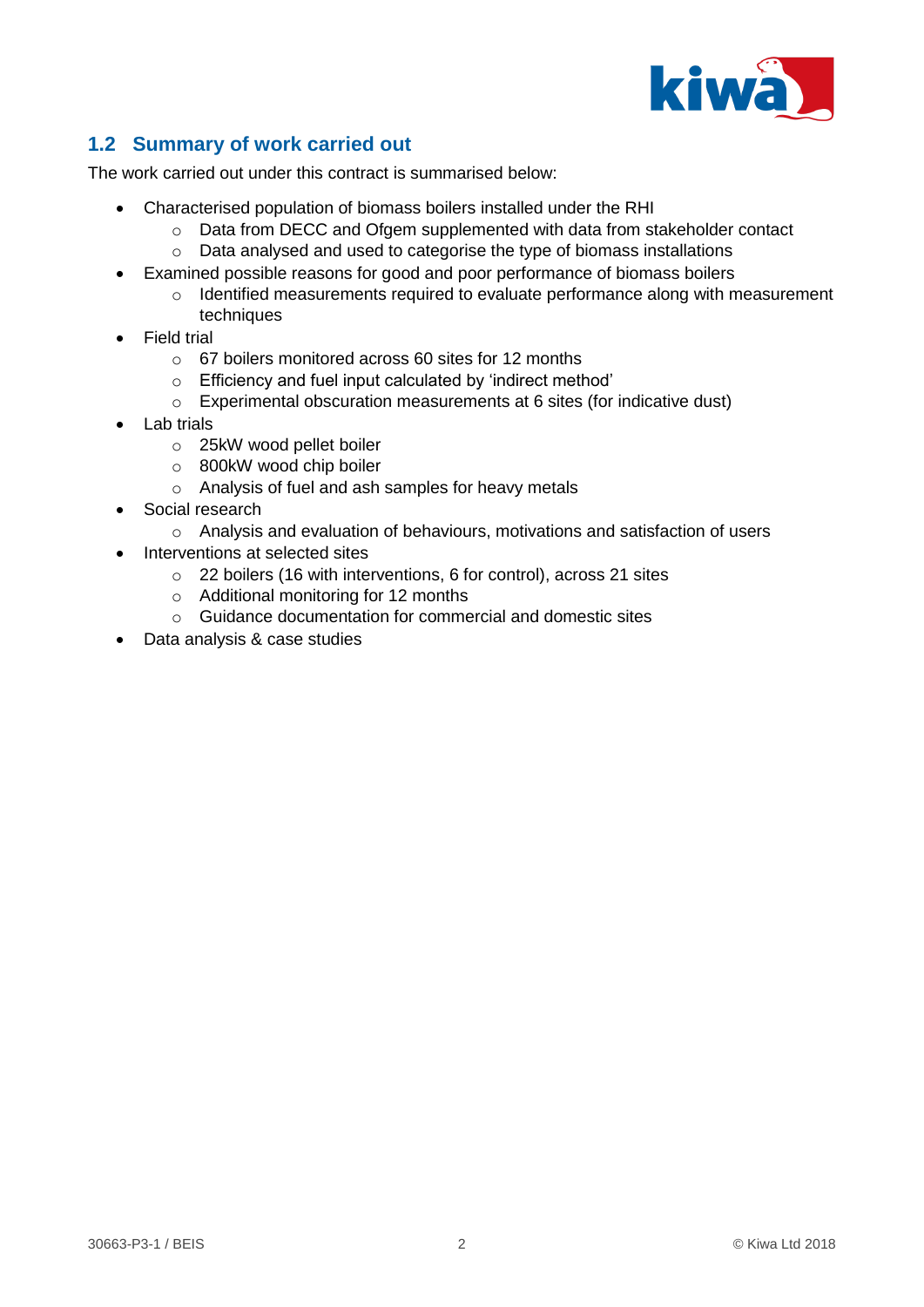

# <span id="page-6-0"></span>**2 Background**

The project was completed in three phases, shown in [Figure 1.](#page-6-3) Phase 1 was focussed on preparatory work – selecting suitable sites, installing equipment, preparing systems for data storage and developing laboratory methodologies. Phase 2 was focussed on data collection – from the field, from laboratory work and from social research, and then the analysis of that data. In Phase 3, interventions were made at selected sites and their impact was assessed by continued monitoring and analysis of data. Guidance documents on improving performance were produced and further laboratory trials on heavy metals were conducted.



<span id="page-6-3"></span>*Figure 1: Project approach - Phases 1, 2 and 3*

### <span id="page-6-1"></span>**2.1 Field trial**

The field trial studied the operation of 67 solid biomass boilers installed around Great Britain. The boilers were fired by either wood pellet, wood chip or wood log and had rated outputs between 10 kW and 800 kW. All the boiler installations qualified for either non-domestic or domestic RHI.

Data from these boilers was collected from April 2016 until July 2017. Factors affecting the performance of the boilers were analysed and the efficiency of the boilers was calculated using the losses/indirect method. The focus of this field trial was on the performance of the biomass boiler itself, and the factors affecting this. Measuring heat output and the losses from the boiler gave a more robust measure of efficiency than a direct calculation based on an estimation of fuel use. The outputs from this work included a series of case studies which illustrated specific effects on a boiler-by-boiler basis.

# <span id="page-6-2"></span>**2.2 Laboratory trials**

Data on pollutant emissions was collected during the field trial, however it is very difficult to collect pollutant data in a cost effective and robust manner. Therefore, the field trial results were supplemented with a laboratory test programme to investigate air quality and pollutant emissions. This work was carried out at two scales: laboratory tests on a small boiler, supplemented by the in-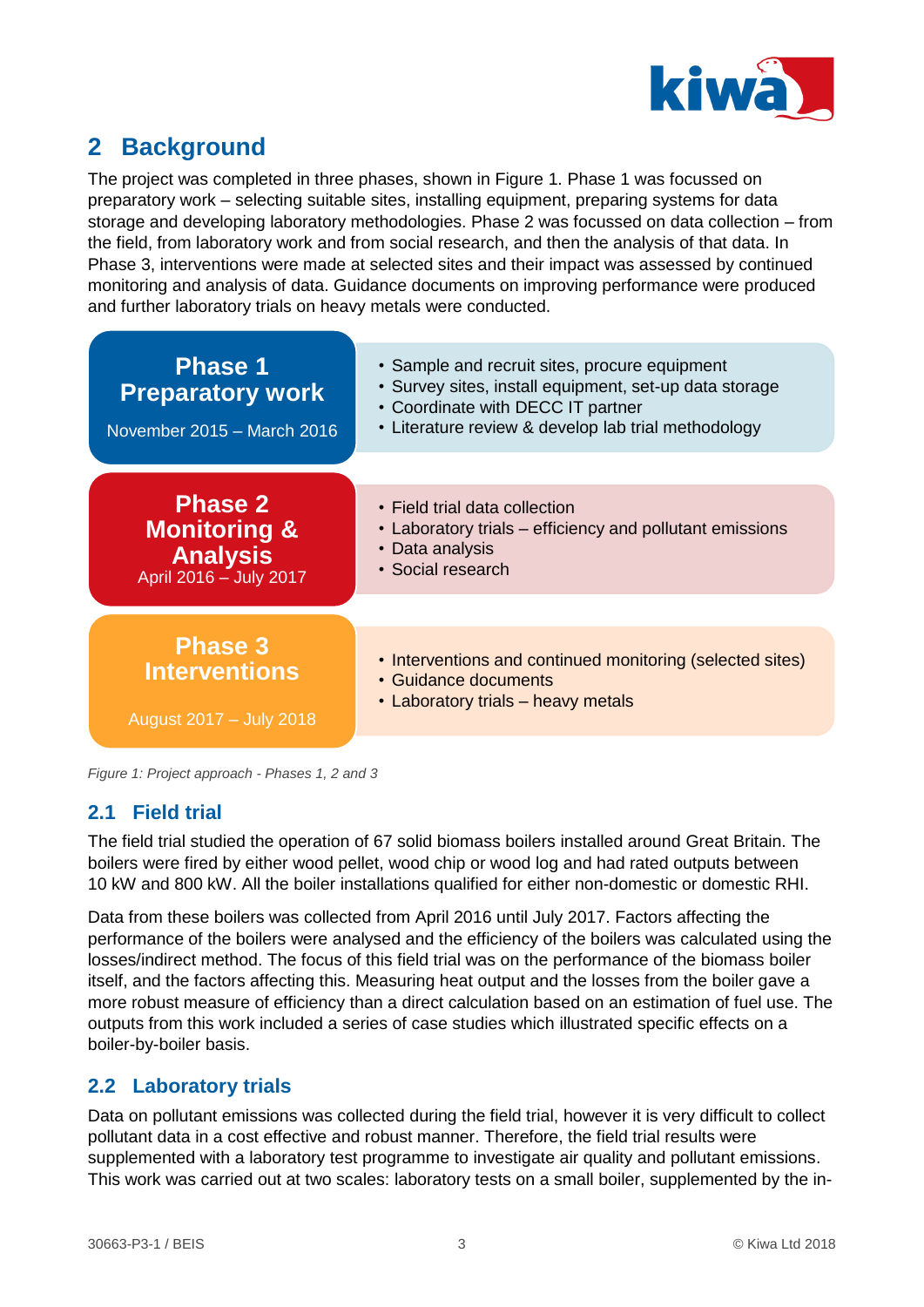

situ emissions measurements at a large boiler site. Measurements of  $NO<sub>x</sub>$  and particulate emissions were undertaken with the boilers operated to satisfy a defined, variable heat demand.

A 25 kW wood pellet biomass boiler was tested in the laboratory using Kiwa's dynamic heat load test rig (DHLTR). The DHLTR has been designed to enable the performance of wet heating appliances to be measured under repeatable dynamic demand conditions. This allows the performance of the boiler to be evaluated under real-world conditions typical of the way in which they are operated in normal use. The rig was configured to provide a repeatable heat demand consistent with those observed in the field trial data.

Testing a large biomass boiler in the lab was not possible due to the requirement to install the boiler and equipment capable of removing the heat produced during the tests work, so emissions and efficiency measurements were carried out at one of the field trial participant's sites. An 800kW boiler was used to investigate the effect of start-ups and shutdowns on boiler performance. The operator controlled the boiler onsite and the measurements taken were comparable to the laboratory measurements.

As well as the emissions of  $NO<sub>x</sub>$  and particulates, there is interest in the emission of heavy metals from biomass boilers. Therefore, further laboratory tests on the combustion of fuels under controlled conditions were carried out. The purpose was to gain an understanding of the fate of heavy metals after combustion, and the extent to which they may be emitted to atmosphere and/or retained in the ash.

## <span id="page-7-0"></span>**2.3 Social research**

An analysis and evaluation of behaviours, motivations and satisfaction of trial participants was carried out. It had three objectives:

- 1. To document how sites participating in the trial use their biomass boilers
- 2. To discover and understand the range of motivations and reasons for sites acting that way
- 3. To identify any additional contextual (e.g. site specific) factors that affect how boilers are used and function

A two-stage data collection method was employed. Stage one consisted of 16 qualitative telephone interviews. After the telephone interviews were complete, a thematic analysis of responses by question was conducted. This was used to inform questions and answer categories for the stage two online survey. Stage two consisted of a quantitative online survey which 23 out of 61 participating sites completed.

### <span id="page-7-1"></span>**2.4 Interventions**

After the Phase 2 field trial ended, a smaller number of sites displaying performance issues were selected for intervention visits (as part of Phase 3). The purpose of these visits was to identify the cause of their poor performance and attempt to address the issues found. Data was collected from these sites for a further year (July 2017 – June 2018) to quantify the impact of these interventions.

The findings from the interventions were then used to complete two guidance documents for bestpractice ways for biomass boiler operators to diagnose and address performance issues. One of the guidance documents is aimed at owners and users (more likely at smaller, domestic sites), the other is aimed at more advanced operators and service engineers (more likely at larger nondomestic sites). The guidance documents are provided in Annex G to the Full Technical Report, published separately alongside this report.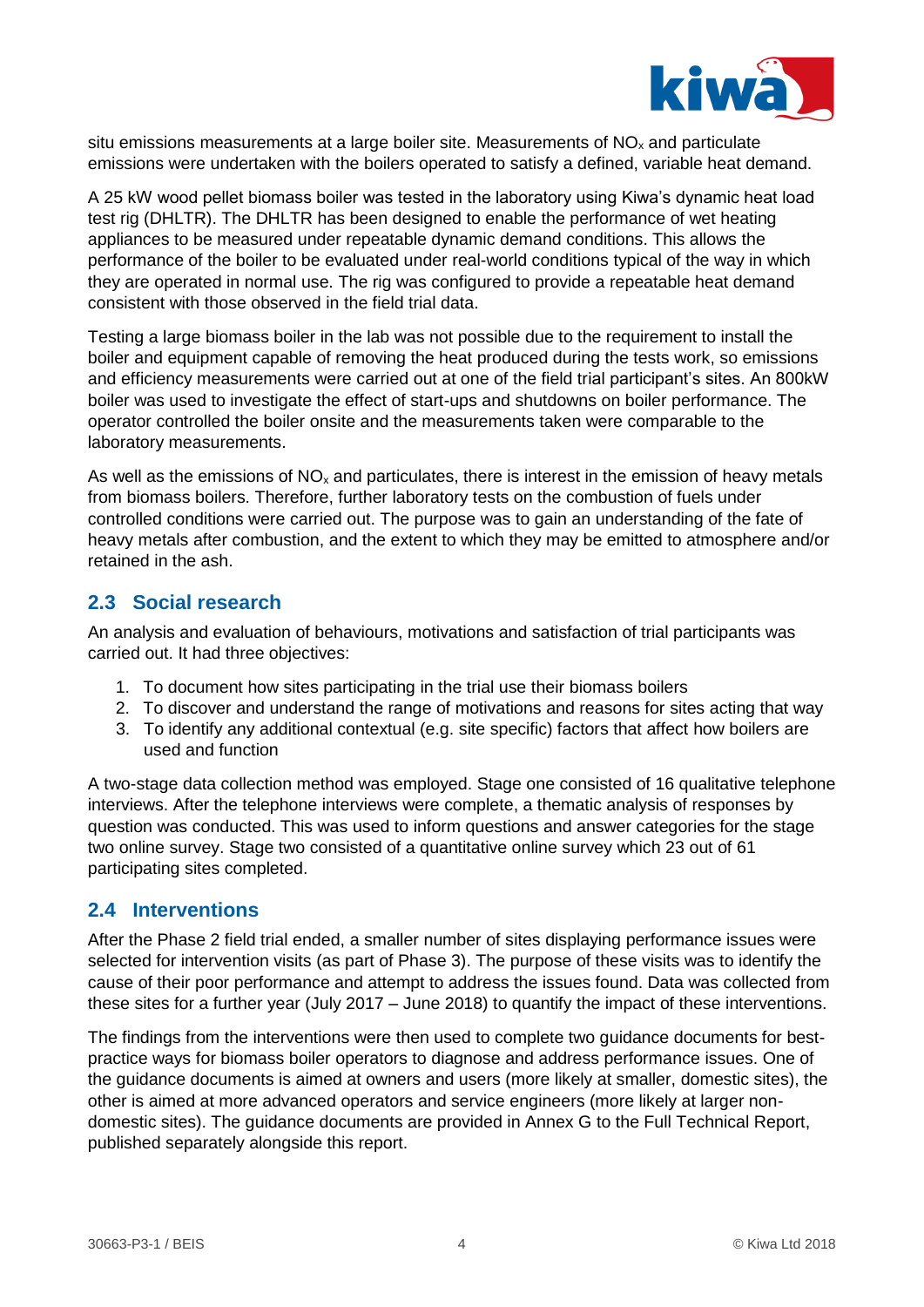

# <span id="page-8-0"></span>**3 Summary of key findings**

## <span id="page-8-1"></span>**3.1 Efficiency**

The average (median) efficiency of the all boilers in the field trial was **77% net** and **70% gross,** see [Figure 2.](#page-8-2) The best performing boiler had an efficiency of 84% gross. This was within the range of values expected in standard laboratory tests at steady state, which are 77–86% gross. However, over three quarters of boilers fell below the bottom of this range. The efficiency distribution indicates that there is a performance gap of on average 15 percentage points between standard laboratory efficiency and real-world efficiency.



<span id="page-8-2"></span>*Figure 2: Efficiencies measured at all sites in the field trial, from July 2016 – July 2017*

This performance gap was mirrored in the in-situ tests on the larger boiler. Part of the test work was carried out at steady state, and under these conditions the boiler had an efficiency of 78% gross. In contrast, the real-world efficiency observed from the same boiler in the field trial was 66% gross, i.e. a performance gap of 12 percentage points.

The average boiler efficiency of the wood pellet boilers in the field trial (78% net, 72% gross) was higher than the average boiler efficiency of the wood chip boilers (75% net, 67% gross). The wood log boilers had the highest boiler efficiency (81% net, 74% gross). There was greater variation in the efficiencies of the wood chip and pellet fired boilers, and in the gross efficiencies over the net efficiencies. This is shown in [Figure 3.](#page-8-3)



<span id="page-8-3"></span>*Figure 3: Efficiencies measured at all sites in the field trial over one year, split by fuel type*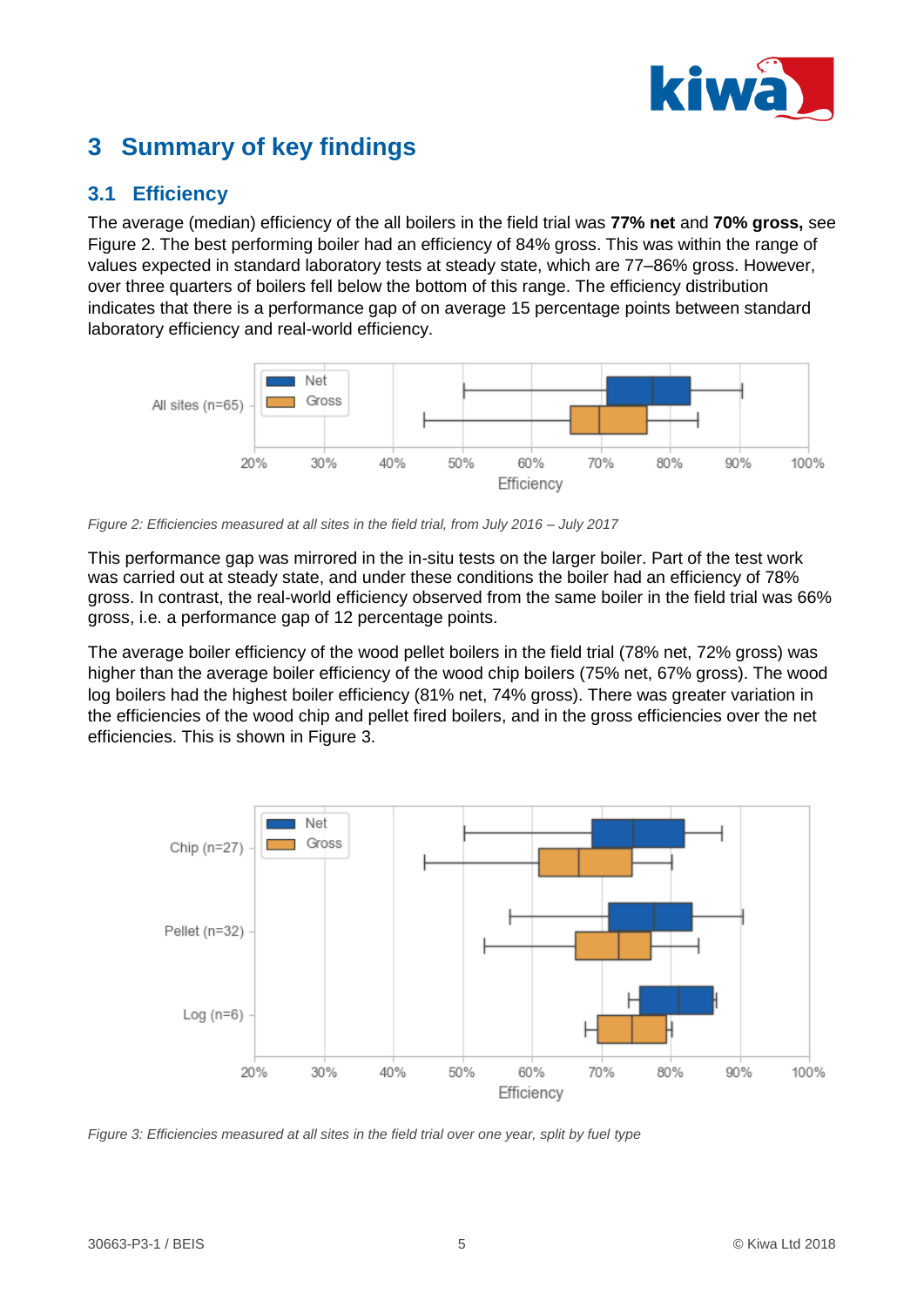

The average efficiencies of boilers below 100kW (around 81% net, 75% gross) were higher than the average efficiencies of the boilers between 100kW and 1MW (around 71% net, 65% gross). Boilers with rated outputs greater than 100kW had efficiencies that were spread over a larger range – some large wood chip and wood pellet boilers showed high efficiencies, but equally some showed the lowest efficiencies measured (Figures [4,](#page-9-0) [5\)](#page-9-1). During stakeholder engagement events, many industry representatives believed this was primarily due to boiler oversizing.



<span id="page-9-0"></span>*Figure 4: Efficiencies measured at wood chip sites in the field trial over one year, split by rated output*



<span id="page-9-1"></span>*Figure 5: Efficiencies measured at wood pellet sites in the field trial over one year, split by rated output (the 100-150kW and 150-200kW wood pellet strata have been merged, as there were only two boilers operating in the 100-150kW wood pellet group)*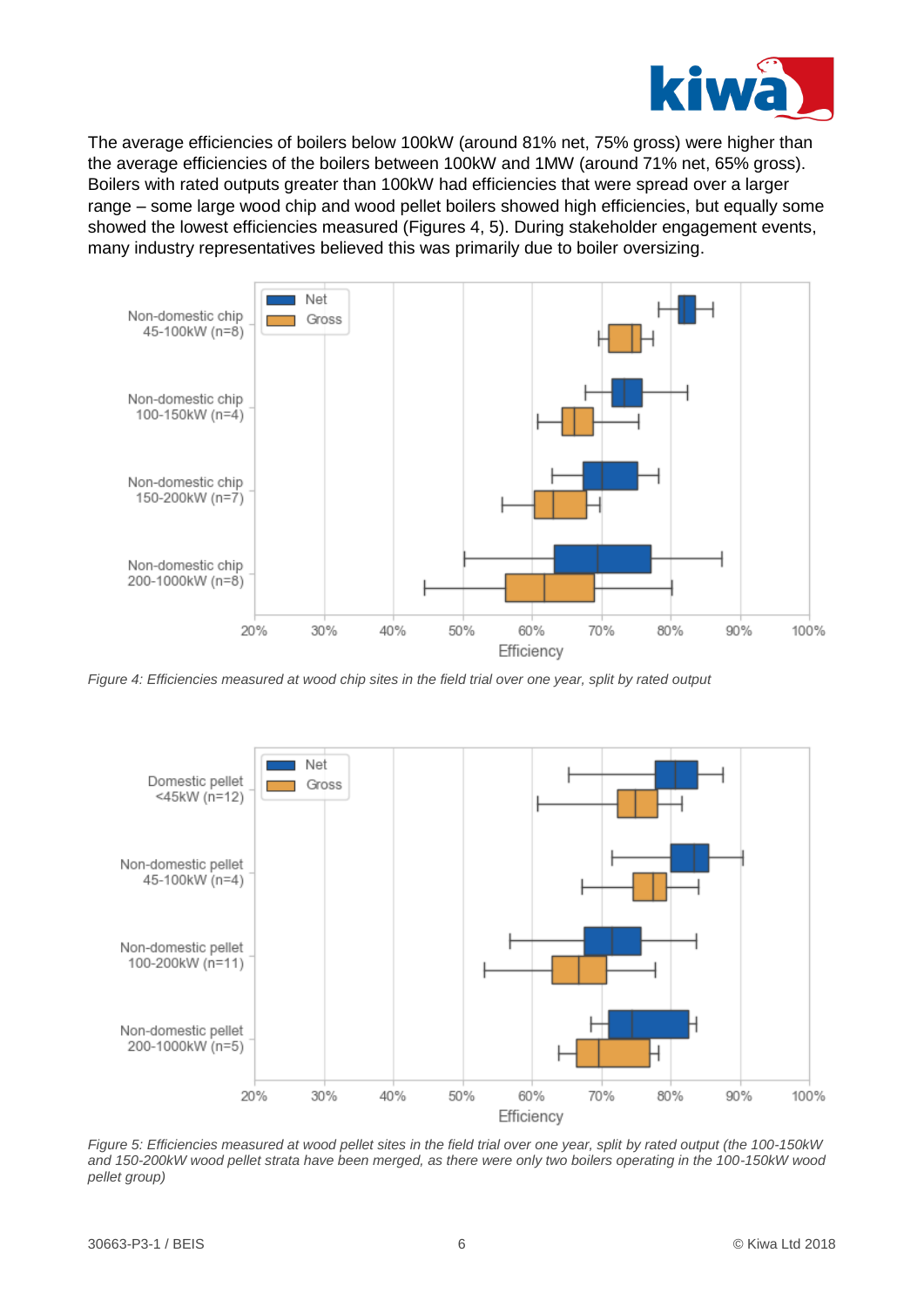

## <span id="page-10-0"></span>**3.2 Greenhouse gas emissions**

SAP 2012, Table 12 [5, p. 199] provides emissions factor for various fuels in  $kqCO<sub>2</sub>$  emitted per kWh (gross energy content) of fuel burned. The efficiencies measured during the field trial were used to calculate emission factors on an output basis, i.e.  $kgCO<sub>2</sub>$  emitted per kWh useful heat generated. These are shown in [Table 1.](#page-10-2)

| <b>Fuel</b>        | <b>Rated</b><br>output | <b>Emission factor - input basis</b><br>(kgCO <sub>2</sub> e <sup>2</sup> /kWh gross input)<br>from SAP 2012 [5] | <b>Emission factor - output basis</b><br>(kgCO <sub>2</sub> e/kWh output)<br>from efficiency measurements |
|--------------------|------------------------|------------------------------------------------------------------------------------------------------------------|-----------------------------------------------------------------------------------------------------------|
|                    | $<$ 100 $k$ W          | 0.039                                                                                                            | 0.052                                                                                                     |
| <b>Wood pellet</b> | $>100$ kW              |                                                                                                                  | 0.058                                                                                                     |
| Wood chip          | $<$ 100 $k$ W          | 0.016                                                                                                            | 0.022                                                                                                     |
|                    | $>100$ k $W$           |                                                                                                                  | 0.025                                                                                                     |
| <b>Wood log</b>    | $<$ 100 $k$ W          | 0.019                                                                                                            | 0.025                                                                                                     |

<span id="page-10-2"></span>*Table 1: Emission factors for wood biomass (using GHG Protocol Scope 3 [6, 7])*

# <span id="page-10-1"></span>**3.3 Pollutant emissions**

All the boilers in the field trial were eligible for RHI payments. Therefore, all boilers in the field trial would have demonstrated compliance with the RHI air quality requirements, which are:

- 30 g/GJ net heat input for particulate emissions (0.000108 kg/kWh)
- 150 g/GJ net heat input for  $NO<sub>x</sub>$  emissions (0.000542 kg/kWh)

The RHI regulations require that the boilers operate at least 85% of rated output when demonstrating compliance with these limits. This is in effect the same as the steady state testing that would be conducted in a laboratory to determine efficiency. During the laboratory trials two boilers were tested; a 25 kW wood pellet boiler and a 800 kW wood chip boiler. The boilers were tested at steady state to evaluate their emissions, mimicking the standard laboratory testing used to issue their emissions certificates. Both the 25 kW and 100 kW boilers were found to have  $NO<sub>x</sub>$ and particulate emissions that were compliant with the RHI air quality requirements.

The RHI air quality limits do not require boilers to be compliant during non-steady state operation. The effect of non-steady state operation on biomass boiler emissions was tested using a range of real world cycling regimes which were determined via the in-situ monitoring. These real-world cycling regimes were designed to test the boilers in conditions that they would typically see when running during normal use. The real-world testing was similar to the standard steady state testing but with three main differences:

- Low daily load factors of 5%-30% were used to replicate the load factors that were identified from analysis of the field trial data.
- The flow and return temperatures were not fixed.
- As testing was not at steady state start-ups and shutdowns were also included in the test work. The effects of boiler cycling were therefore also included in the test results.

 $\overline{a}$ 

<sup>&</sup>lt;sup>2</sup> These are CO<sub>2</sub> equivalent figures which include the global warming impact of CH<sub>4</sub> and N<sub>2</sub>O as well as CO<sub>2</sub>.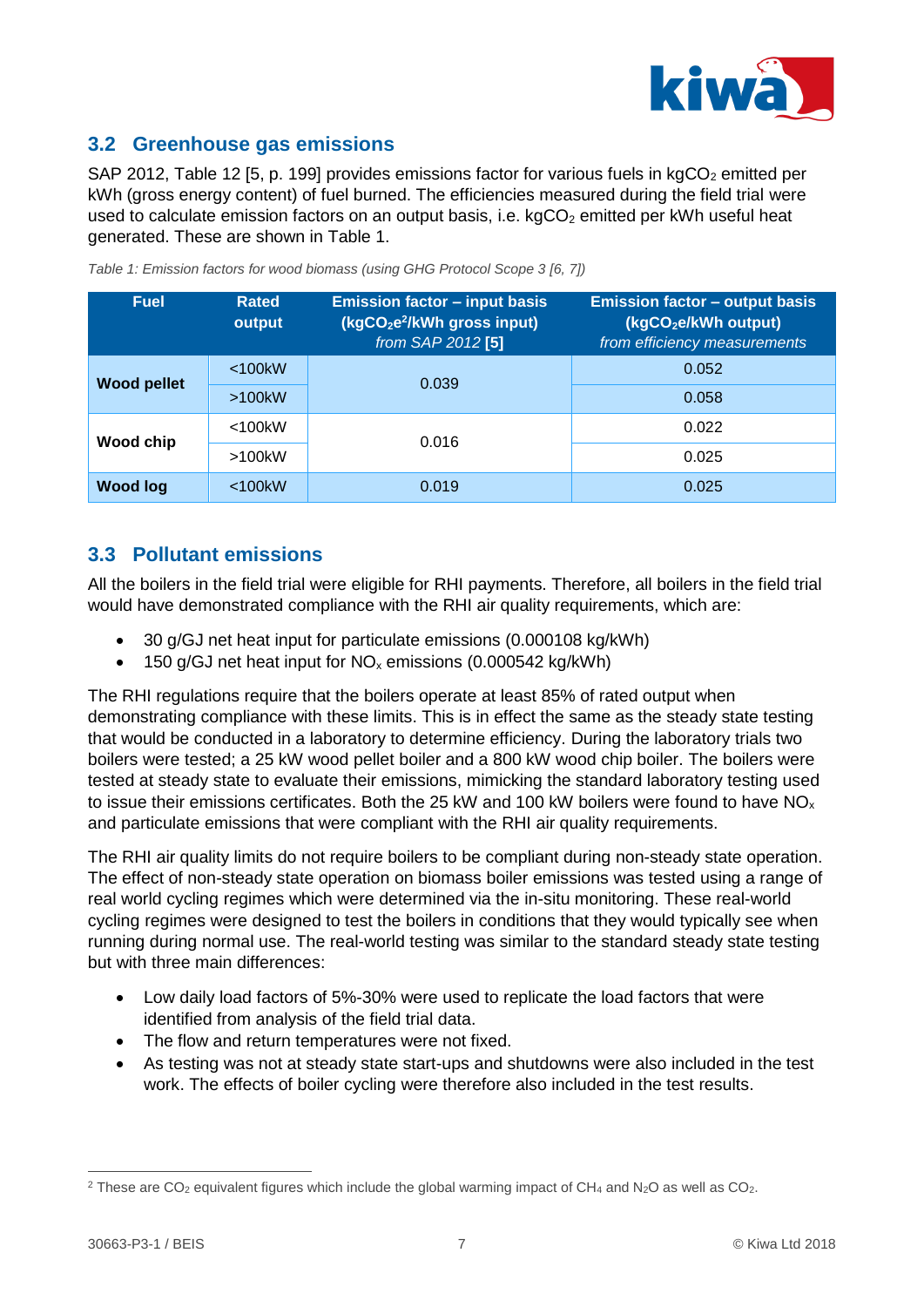

### **3.3.1 NO<sup>x</sup> emissions**

The  $NO<sub>x</sub>$  emissions were measured using chemiluminescence as outlined in standard reference method EN 14792 [8]. The boilers tested during the laboratory trials had  $NO<sub>x</sub>$  emissions of 70–130 g/GJ net input, independent of the test performed. The RHI emissions limit of 150 g/GJ net input was therefore not exceeded. This demonstrated that NO<sub>x</sub> formation was not strongly dependent on the operation for biomass boilers.  $NO<sub>x</sub>$  emissions were found to be dependent on fuel quality.

#### **3.3.2 Particulate emissions**

Particulate emissions were measured using standard gravimetric measurement techniques as outlined in standard reference methods EN 13284-1 [9] / ISO 9096 [10] (isokinetic extractive sampling) or PD 6434:1969 [11] (electrostatic precipitator). During the tests that mimicked realworld operation, emissions of around 50-160 g/GJ net input were measured. These were around 2–8 times higher than the steady state emission rates and exceeded the RHI emissions limit by a factor of around 2–5. This demonstrates that particulate formation was strongly dependent on boiler operation. The poor operational performance that was observed at many boilers in the field trial, suggests that there are likely to be a large number of biomass boilers which do not meet expected particulate emission levels during their normal operation. However, there were examples of well-operated boilers in the trial which ran for long periods at steady state and were likely to be meeting the RHI limits. Particulate emissions were also dependent on fuel quality

### <span id="page-11-0"></span>**3.4 Causes of poor performance**

The predominant factors causing poor performance were rapid cycling, poor fuel or lack of operator knowledge. However, the root cause(s) of these factors was a complex combination of issues specific to each biomass boiler. The common themes observed are summarised below and in [Figure 6.](#page-11-1)



<span id="page-11-1"></span>*Figure 6: Root causes of the predominant factors impacting biomass boiler performance*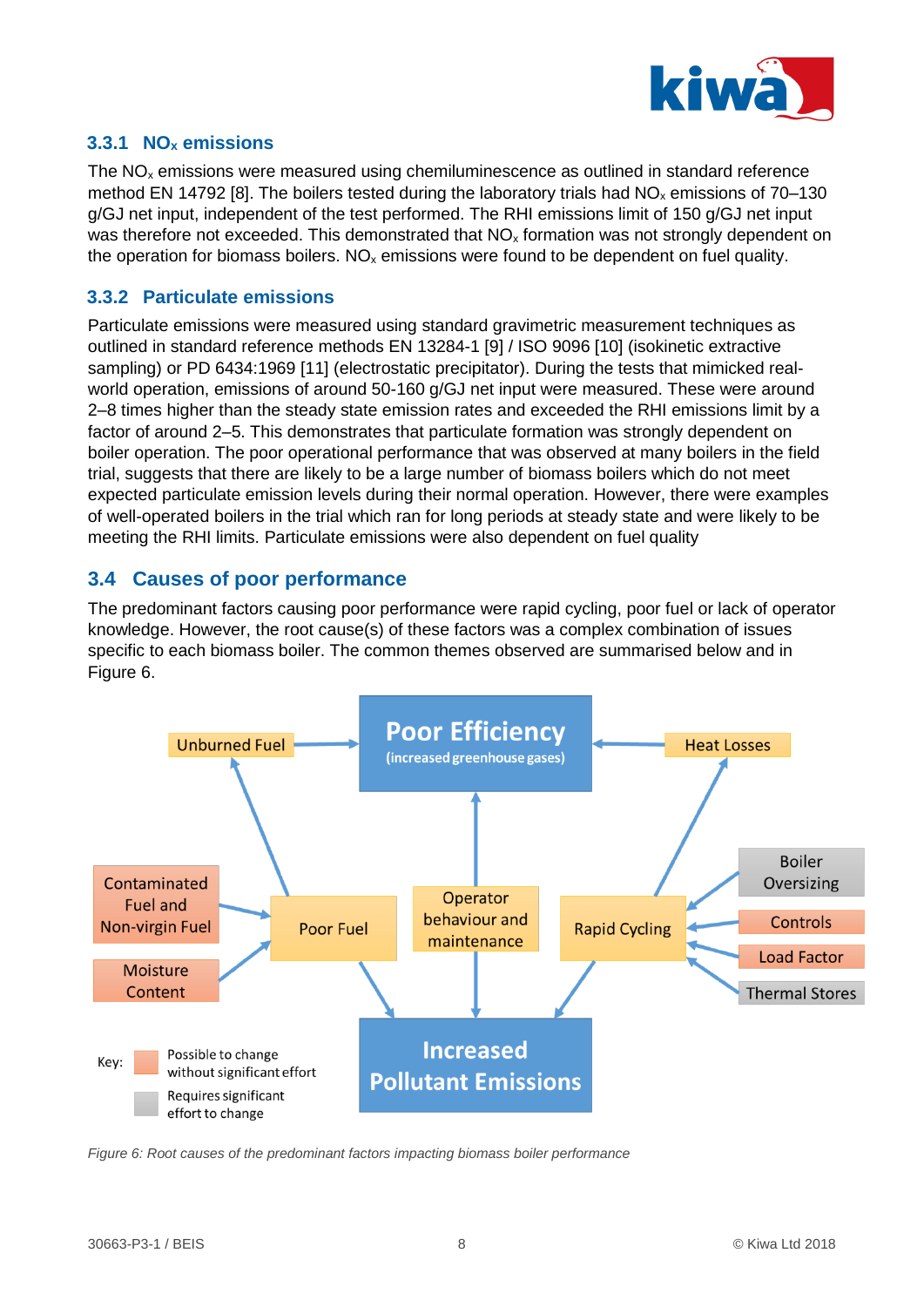

The following sections summarise the main causes of poor performance.

## **3.4.1 Rapid cycling**

Boiler efficiency was higher during prolonged periods of operation at high output. During startup and shutdown the boiler efficiency was significantly lower. When the demand for heat was low, boilers tended to cycle on and off frequently and in some cases unburned fuel was left in the grate. This led to large drops in efficiency. It is useful to draw parallels with gas boilers where the amount of unburned fuel in the combustion chamber is very low and the time that the fuel spends in the boiler is less than a second. This compares with a biomass boiler which may contain large quantities of unburned fuel and have fuel residence times of 20 minutes or more. Start-up and shutdown times are also much longer in a biomass boiler (10 to 30 minutes) compared with a gas boiler (a few seconds).

Similarly, emissions of particulates were significantly worse during startup and shutdown periods compared with periods of steady operation. Each cycle of the boiler was equivalent to between 1 and 5 additional hours of steady state operation.

The root causes of many of the rapid cycling issues were:

- Low load factor (14% over the year rather than an ideal design value of 20% [12]) due to the boiler being significantly oversized for the demand. Modulation is often used to address low load factors, however if boilers are not able to modulate down quickly enough, either during or shortly after the startup sequence, then they will continue to cycle rapidly.
- Controls (either of the boiler or the system) that cause frequent boiler operation, such as:
	- Bandwidth of thermostat too narrow
	- Set points unnecessarily high
	- Accumulators kept hot unnecessarily when there is no load
- The lack of a large enough accumulator tank, however this is difficult to change and often constrained by the physical space available.

#### **3.4.2 Poor fuel**

Poor fuel impacted both efficiency and pollutant emissions. Misfuelling was not widely observed in the field, however the potential for misfuelling was greatest with wood log boilers. Wood chip boilers were also susceptible to misfuelling as it is difficult to assess the quality of wood once it has been chipped.

The most common causes of poor efficiency or increased pollutant emissions were:

- High moisture leading to low efficiency and increased particulate emissions
- Non-virgin wood or contaminated material in the fuel this led to increased particulate emissions, and if there was an increased nitrogen content in the fuel (due to contamination) it also led to increased  $NO<sub>x</sub>$  emissions.

#### **3.4.3 Lack of operator knowledge and boiler maintenance**

The level of operator knowledge and training, and therefore the boiler maintenance untaken, varied widely. Most operators had received information on the correct operation of the boiler from their installer, the boiler manufacturer or their maintenance company. However, it was unclear whether the best practice advice was consistent, as several (even experienced) operators did not identify symptoms of poor operation, such as visible smoke or rapid cycling. Around half of operators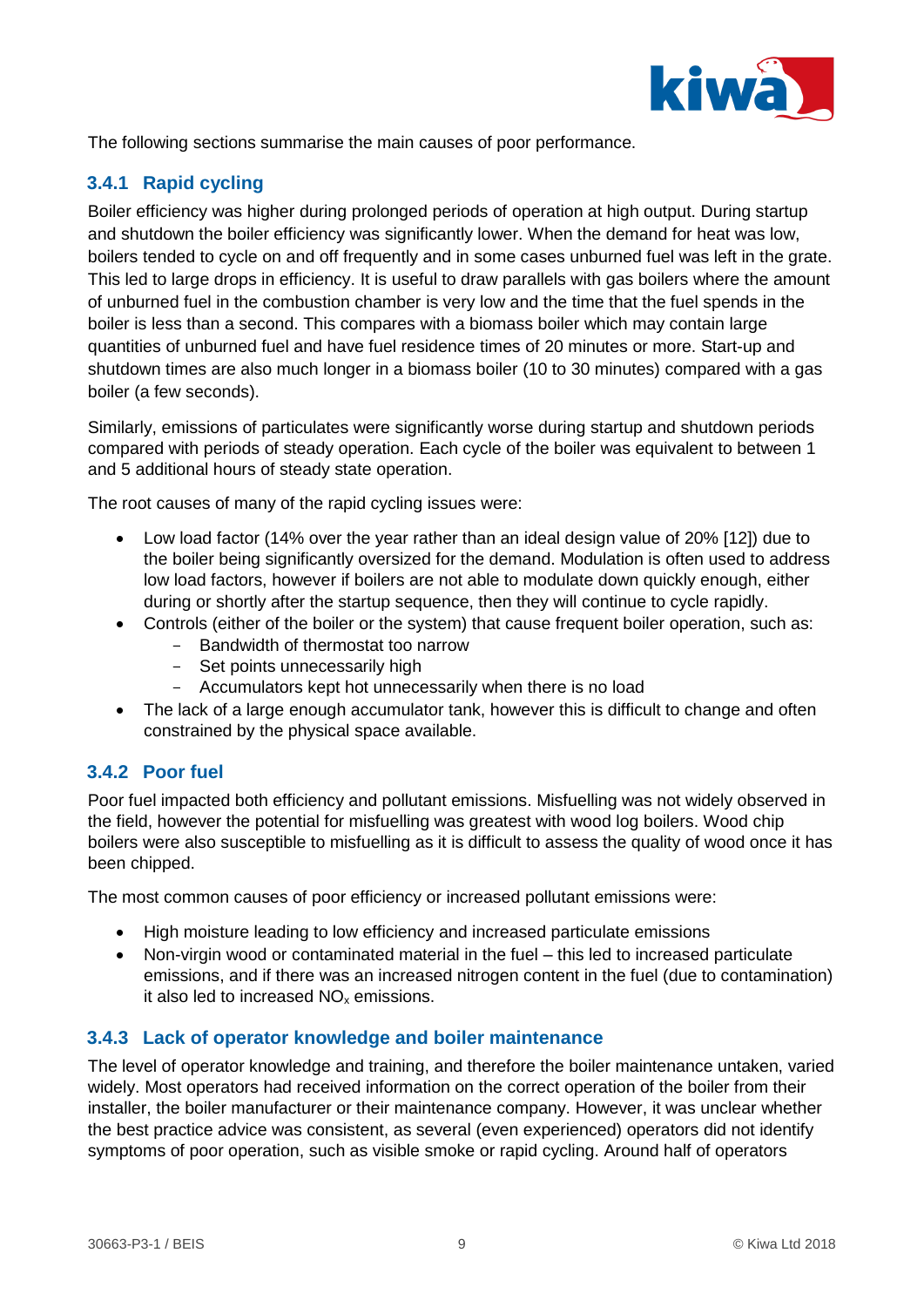

suggested that more information could have been provided to help ensure the smooth operation of their boiler.

In some cases, operators had failed to take basic energy saving steps. This might be due to a combination of lack of incentive to reduce usage due to the low cost of heat provided by the biomass boiler, and lack of understanding of the principles of biomass boiler operation.

Sites without a dedicated 'boiler champion' with both a degree of knowledge and enthusiasm about the biomass boiler tended to see greater maintenance issues.

### <span id="page-13-0"></span>**3.5 Interventions to improve performance**

Out of the total 67 biomass boilers in the Phase 2 field trial, 16 boilers with performance issues and a further 6 control boilers were chosen for intervention visits in Phase 3.

They were a mix of:

- "Good performers" with minor issues (as a benchmark), and
- "Poorer performers" where the most advice was given and the effects of the guidance and interventions were quantified.

Visits were made to all 22 boilers, with interventions made at 16 "Poorer performers". The typical site intervention process is shown in [Figure 7.](#page-13-1)



*Figure 7: The site intervention process in Phase 3*

<span id="page-13-1"></span>During the intervention visits, the *most widespread issue was boiler cycling* (60% of sites), which was symptomatic of either:

- Boiler oversizing, or
- Specific cases of poor boiler controls configuration.

Another common issue was *operation of the boiler when either not required, or when another source of heat should be used instead* (33% of sites).

The most effective method of improving efficiency was to check that the flue gas oxygen set point of the boiler was set correctly, that the boiler's oxygen sensor was serviced, and checking that the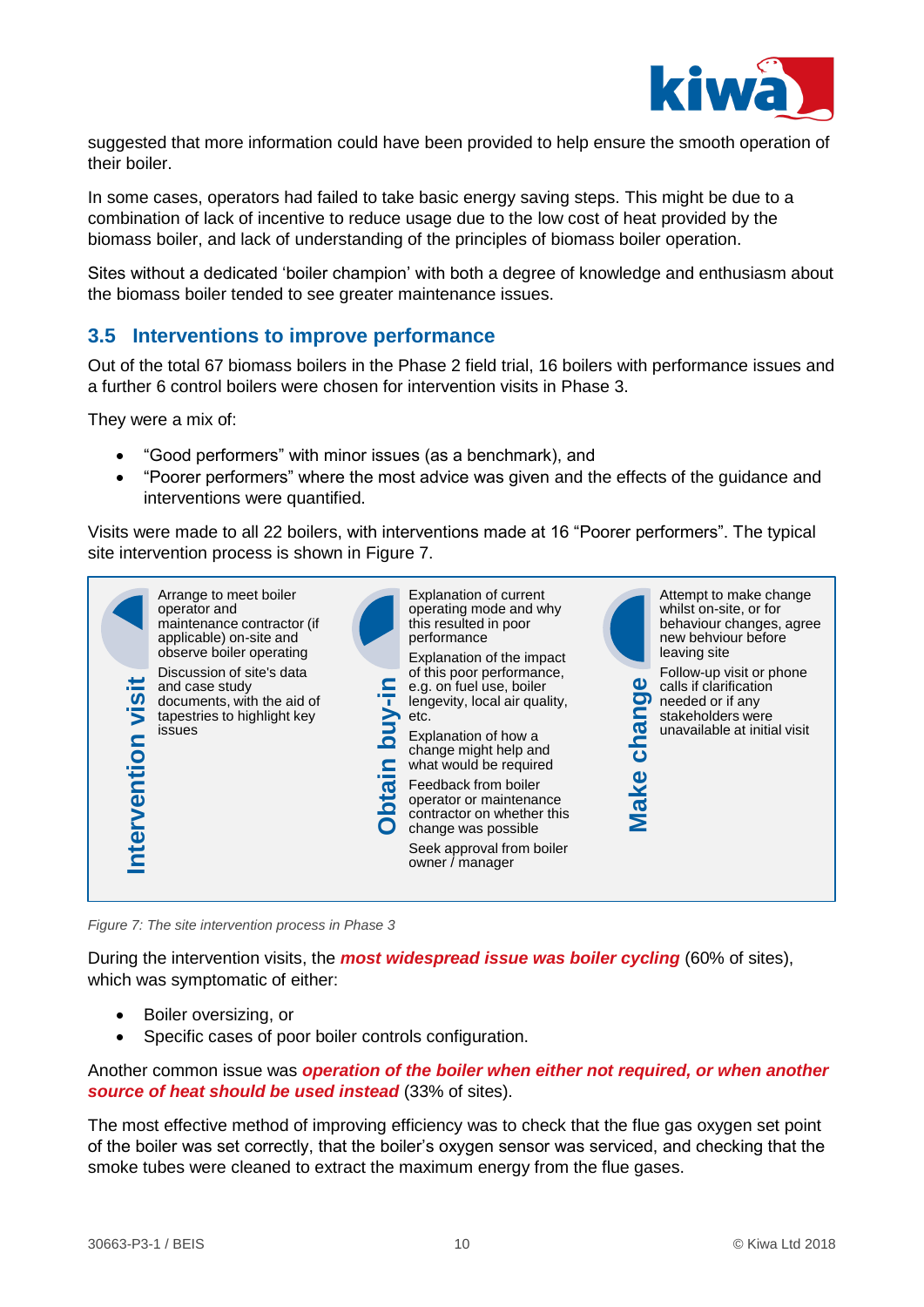

For some of the interventions, a maintenance company (contractor) assisted with the change in some way. Their assistance did not guarantee that the change would be successful, however in all cases where there was a successful change, a maintenance company had been involved. Of the maintenance contractors engaged during the interventions, most would only normally visit the biomass boiler once per year for an annual service. It was common that the site would switch off the boiler beforehand so that it was cool ready for the maintenance. When the boiler was switched on after the maintenance, the system would have cooled, so boiler cycling would not start straight away. A side effect of this was that the maintenance companies never observed the boiler operating under normal conditions for an extended period. Without remote monitoring of boiler operation, some had been previously unaware of the boiler cycling.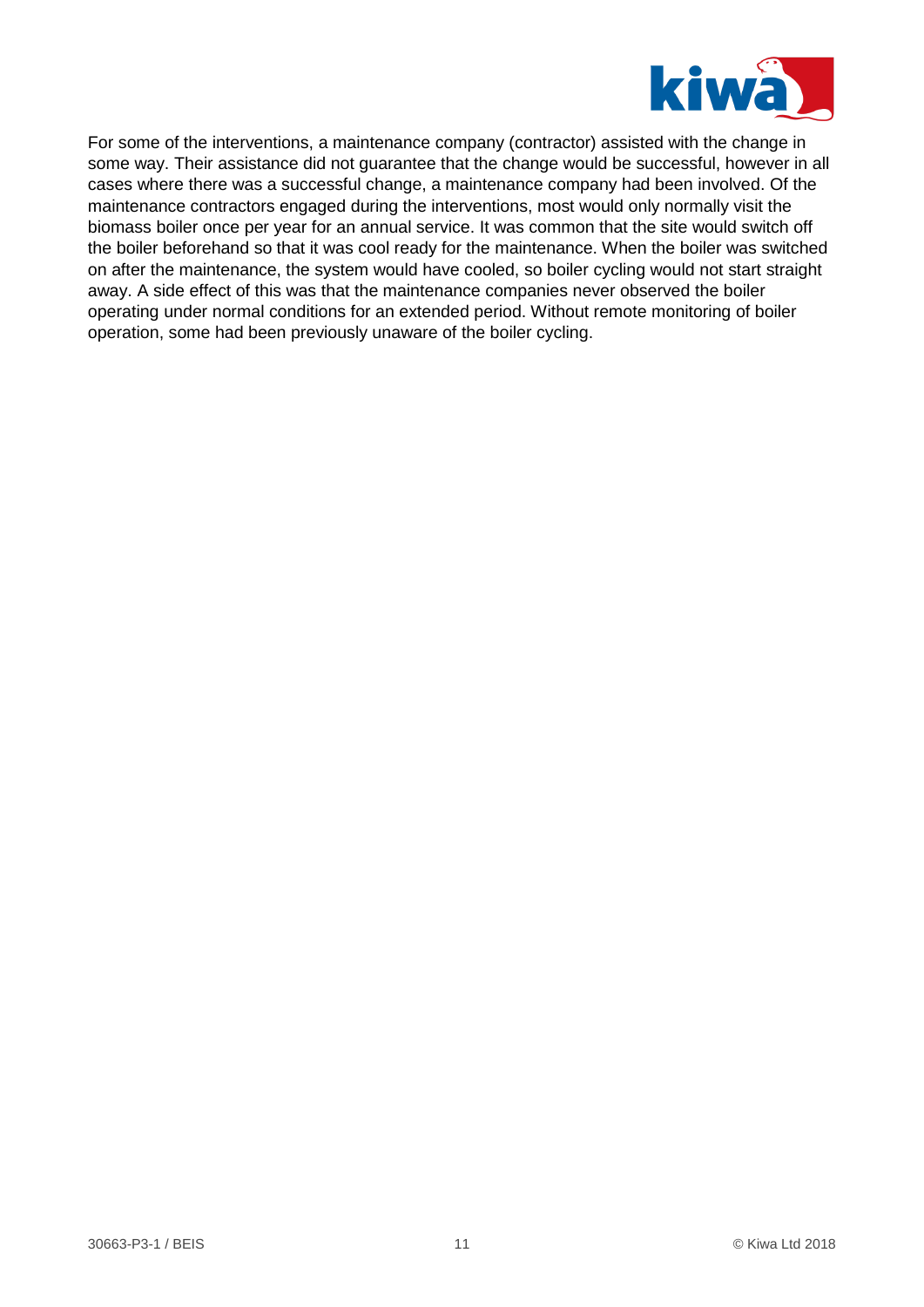

# <span id="page-15-0"></span>**4 Conclusions**

A field trial, laboratory investigation and social research programme was carried out. In total, 67 boilers were monitored across 61 sites over a period of a year from July 2016 to July 2017. The programme measured the real-life performance of the boilers in terms of efficiency and pollutant emissions. The efficiency was calculated under real-world conditions throughout the test programme, using an algorithm based on the indirect or losses method. Pollutant emissions from two boilers were measured using a dynamic test rig simulating a range of real-world conditions. Energy balance validations were used to give confidence in the robustness of the data reported.

This work found a performance gap, both in terms of energy efficiency and emissions of particulates, when biomass boilers are operated under real-world conditions. Many of the biomass boilers observed were oversized for the heat demand they were supplying, and this was one of the causes of frequent cycling.

The average efficiency of biomass boilers under real-world conditions (which were determined via the in-situ monitoring) was *77% net* or *70% gross*. This indicates there is a performance gap of on average 15 percentage points, between standard laboratory efficiency and real-world efficiency.

The particulate emissions were *50-160 g/GJ net input* under real-world conditions. These exceeded the RHI emissions limit of 30 g/GJ net input for particulate emissions by 2-5 times, although they may not have been visually noticeable.

The NO<sub>x</sub> emissions from the two boilers studied in detail were **70-130 g/GJ net input** under realworld conditions with standard virgin wood fuel. These did not exceed the RHI emissions limit of 150 g/GJ net input. Non-virgin fuel with higher nitrogen content led to correspondingly higher  $NO<sub>x</sub>$ emissions.

The predominant factors causing poor performance were rapid cycling, poor fuel or lack of operator knowledge (and therefore maintenance of the boiler). However, the root cause of these factors was a complex combination of issues specific to each biomass boiler in the trial.

# <span id="page-15-1"></span>**4.1 Rapid cycling**

When the demand for heat was low, boilers tended to cycle on and off frequently. This led to large drops in efficiency. Similarly, emissions of particulates were significantly worse during startup and shutdown periods compared with periods of steady operation. Each cycle of the boiler was equal to an equivalent extra number of hours of operation (between 1 and 5 hours extra operation per cycle for the boilers tested). The root causes of many of the rapid cycling issues were:

- Low load
- Controls (either of the boiler or the system) that cause frequent boiler operation.
- The lack of a large enough accumulator tank.

# <span id="page-15-2"></span>**4.2 Poor fuel**

Poor fuel impacted both efficiency and pollutant emissions.

The most common causes of poor efficiency or increased pollutant emissions were:

- High moisture leading to low efficiency.
- Non-virgin wood or contamination of the fuel this led to increased particulate emissions.
- If there was an increased nitrogen content in the fuel it also led to increased  $NO<sub>x</sub>$ emissions.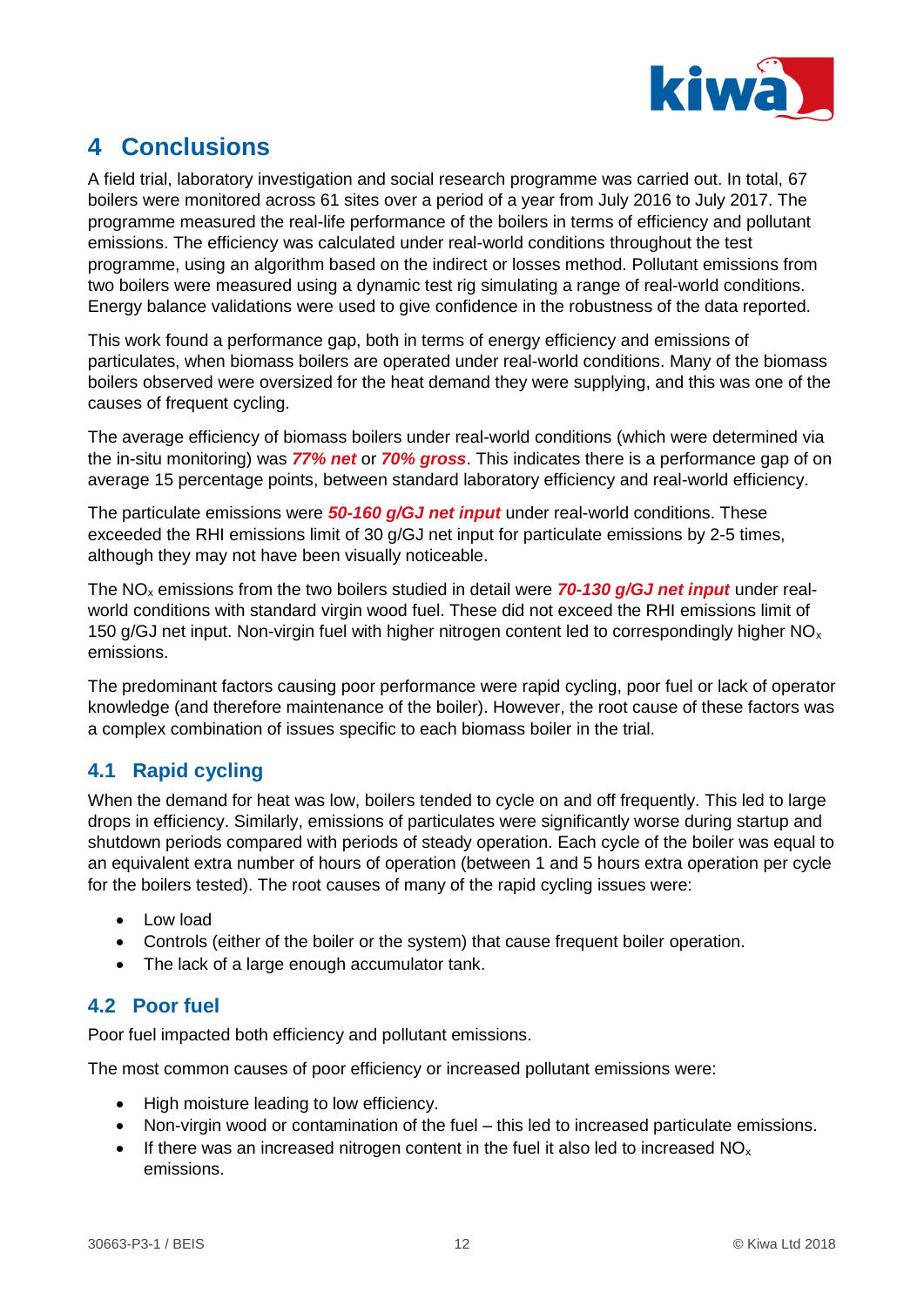

### <span id="page-16-0"></span>**4.3 Lack of operator knowledge and boiler maintenance**

The level of operator knowledge and training, and therefore the boiler maintenance untaken, varied widely. It was unclear whether the best practice advice was consistent, as several operators did not identify symptoms of poor operation, such as visible smoke or rapid cycling. Around half of operators suggested that more information could have been provided to help ensure the smooth operation of their boiler.

Sites without a dedicated 'boiler champion' with both a degree of knowledge and enthusiasm about the biomass boiler tended to see greater maintenance issues.

Maintenance personnel who undertook work on the boilers were often unaware of the normal pattern of operation of the boiler. The annual service takes place at most sites when the boiler is switched off (for example, over the summer). Without witnessing poor behaviour maintenance personnel did not correct issues which could otherwise have been prevented.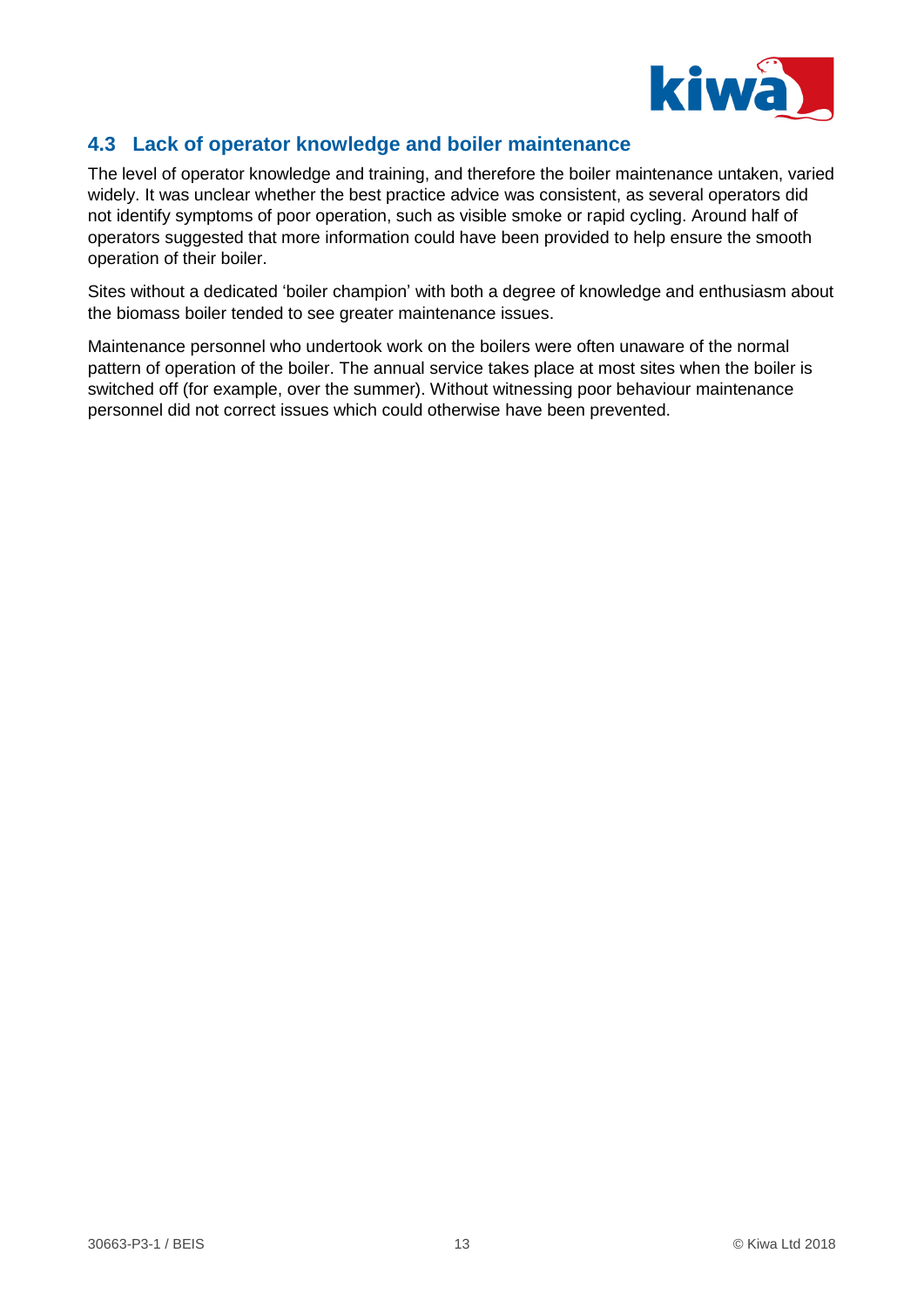

# <span id="page-17-0"></span>**5 Recommendations and further work**

The specific issue of boiler oversizing can be best addressed at the design stage of new installations, and so it is recommended that the proper sizing of biomass boilers for the existing heat demand is prioritised for new installations.

For existing installations, there are several strategies that could be adopted to improve their performance. The objective of all of these is to encourage best practice behaviour from whoever operates the biomass boiler. This best practice should optimise the good operation of the biomass boiler, in terms of energy efficiency, reduction in carbon emissions and reduction of pollutant emissions, rather than solely maximising the heat output.

#### *Key recommendations are:*

- 1. The two guidance documents developed as a part of this work focus on improving the knowledge and education of owners and operators of biomass boilers, to encourage best practice and to enable the indications of poor performance to be recognised. The social research indicated some sites in the field trial had observed these indications but were unaware they were symptomatic of poor performance. It is therefore recommended that the guidance is widely disseminated, along with other education initiatives, to improve the understanding of owners and operators and highlight the differences between biomass and other technologies. Avoiding the use of biomass during periods of low demand (often these are the summer months) may be beneficial, as in the field trial these were the times when biomass boilers were most polluting.
- 2. A comprehensive annual boiler service to check the proper operation of the boiler should be encouraged. This should include checks of the levels of oxygen and carbon dioxide in the flue (as these directly impact efficiency), and adjustments if necessary. Many sites already have annual maintenance, however a distinction should be drawn between regular cleaning and maintenance checks. Annual service invoices could be used as a way of providing evidence these checks are carried out on a regular basis.
- 3. To get the best out of a service the engineer must be aware of the normal pattern of operation of the boiler, as often the annual service will take place when the boiler is switched off (for example, over the summer). This could be achieved through inspection of the number and duration of boiler cycles each day. Some systems collect this information<sup>3</sup>, and in other cases the facility could be added.

There are some areas identified in this work where further work could better inform future policy direction.

#### *Key areas of further work are:*

- 1. This work demonstrated that there are increased particulate emissions during biomass boiler startup, and it quantified those for two boilers. "Equivalent hours of operation per boiler startup" were shown to be a way of estimating the contribution to pollutant emissions from each startup. It is recommended that the level of knowledge in this area is increased by further measurements of the particulate emissions during startup from a range of other boilers.
- 2. There is limited knowledge of the fate of heavy metals in wood fuel emitted in flue gases or are retained in ash (bottom or fly ash) collected from the boiler. This work has demonstrated a simulated combustion approach to study the fate of these metals from

 $\overline{a}$ 

<sup>&</sup>lt;sup>3</sup> Some companies offer remote monitoring of biomass boilers which alerts them if the boiler is not functioning as expected or if there is a need for adjustments.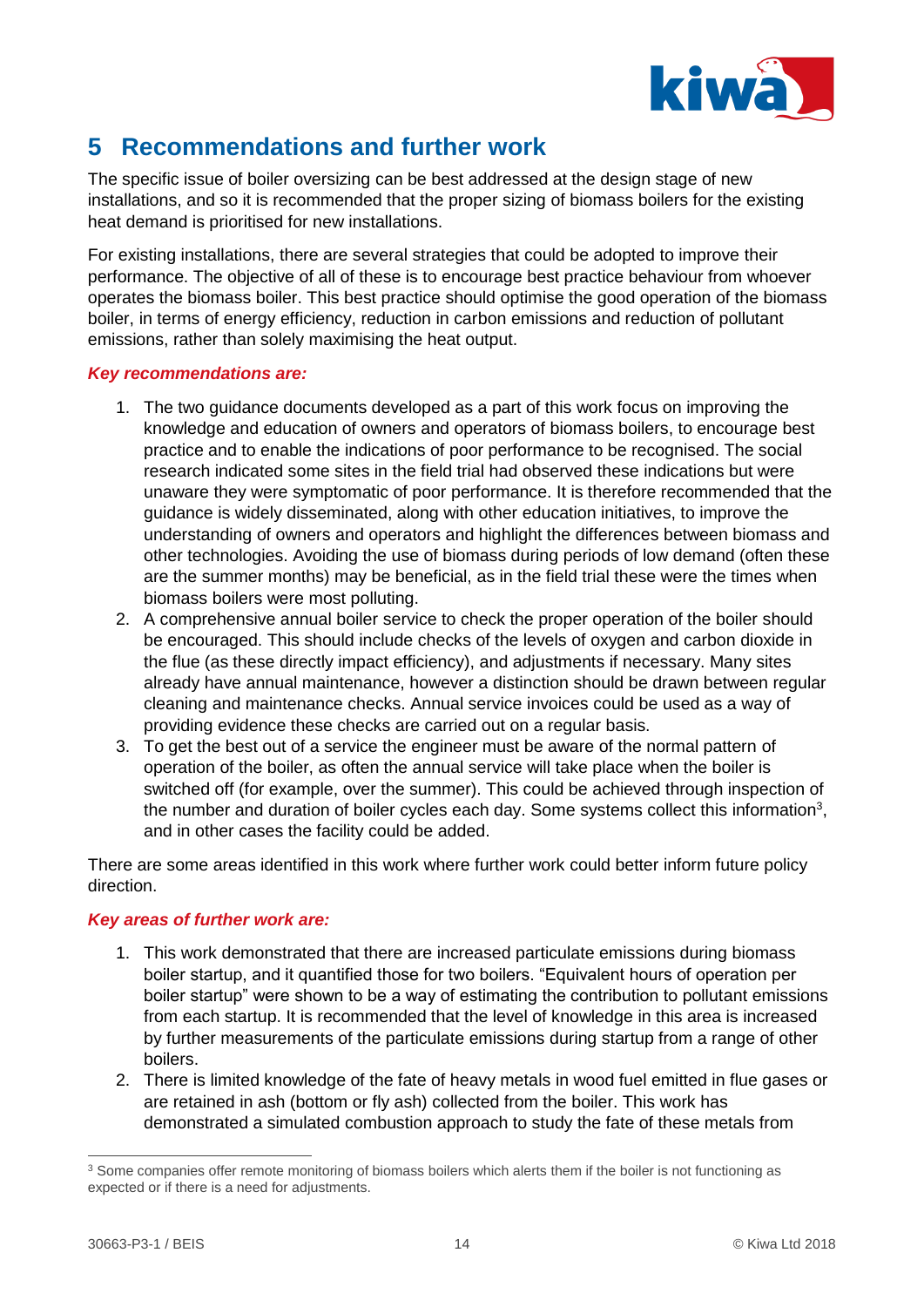

biomass fuels. With an increased number of replicate measurements, this approach has the potential to provide a better understanding of the fate of these metals, especially for lead, chromium, and copper which are known to be toxic and were detected at measurable levels during the field trial.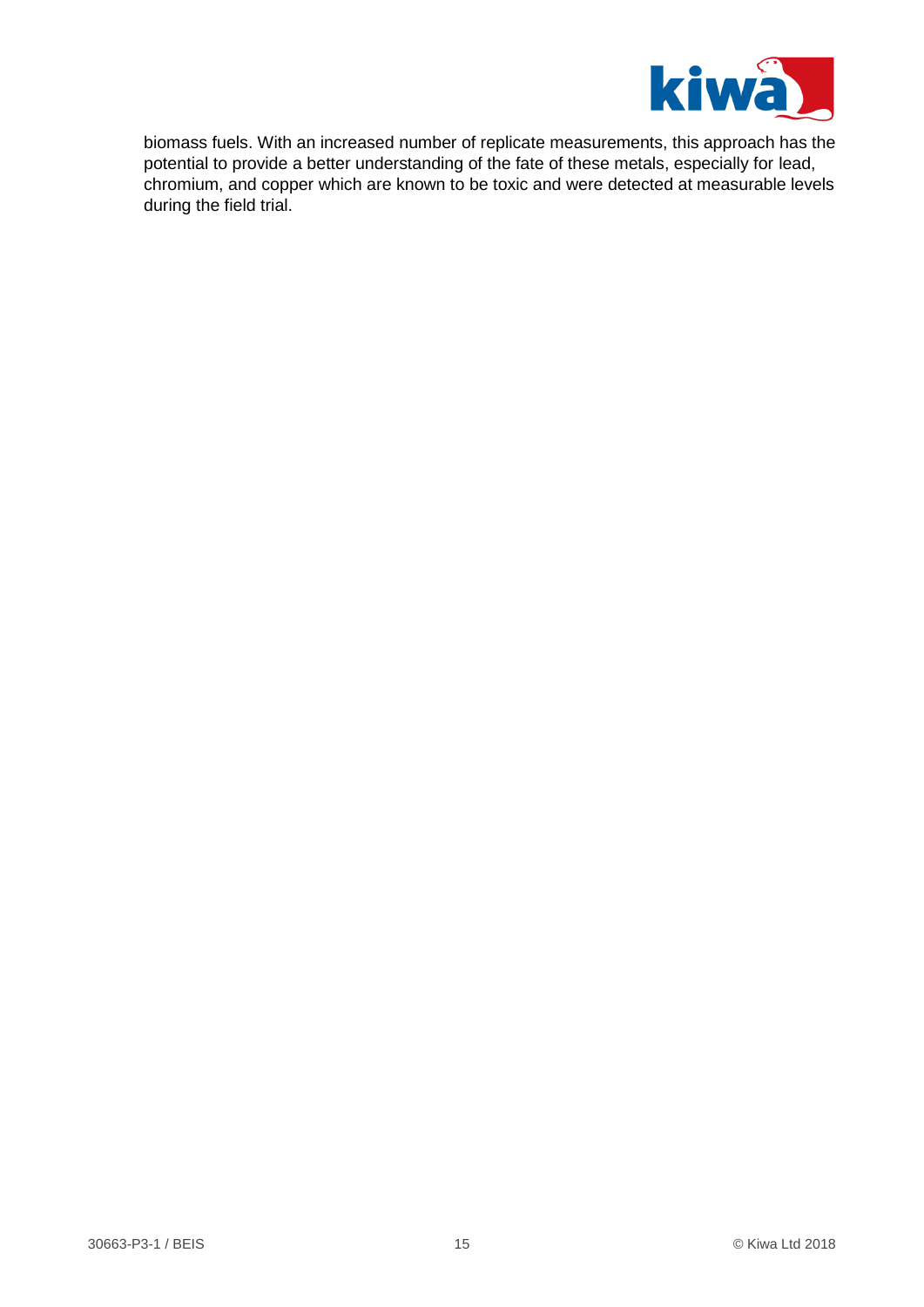

# <span id="page-19-0"></span>**6 References**

- [1] Ofgem, "Non-Domestic Renewable Heat Incentive (RHI) Public reports and data," September 2017. [Online]. Available: https://www.ofgem.gov.uk/environmentalprogrammes/non-domestic-rhi/contacts-guidance-and-resources/public-reports-and-data.
- [2] Ofgem, "Domestic Renewable Heat Incentive (RHI) Public reports and data," 24 September 2017. [Online]. Available: https://www.ofgem.gov.uk/environmental-programmes/domesticrhi/contacts-guidance-and-resources/public-reports-and-data-domestic-rhi.
- [3] S. Luker, "Desk-based review of performance and installation practices of biomass boilers," Steve Luker Associates Ltd, re:heat [URN 14D/441], 2014.
- [4] Kiwa Gastec, Amec Foster Wheeler and BRE, "Carbon Trust Biomass Monitoring," Department of Energy and Climate Change, 2015.
- [5] BRE, "The Government's Standard Assessment Procedure for Energy Rating of Dwellings," DECC, 2014.
- [6] C. Pout, "Proposed Carbon Emission Factors and Primary Energy Factors for SAP 2012," BRE STP11/CO204, 2011.
- [7] "2011 Guidelines to Defra / DECC's GHG Conversion Factors for Company Reporting: Methodology Paper for Emission Factors," Defra PB13625, 2011.
- [8] "Stationary source emissions. Determination of mass concentration of nitrogen oxides. Standard reference method. Chemiluminescence," BS EN 14792:2017.
- [9] "Stationary source emissions Determination of low range mass concentration of dust Part 1: Manual gravimetric method," BS EN 13284-1:2002.
- [10] "Stationary source emissions Manual determination of mass concentration of particulate matter," BS ISO 9096:2003.
- [11] "The design and testing of smoke reducing solid fuel burning domestic appliances," PD 6434:1969.
- [12] "Biomass heating," CIBSE AM15: 2014, ISBN 978-1-906846-51-0.
- [13] Ofgem, "Changes to the Non-Domestic RHI regulations (autumn 2013) metering and air quality," [Online]. Available: https://www.ofgem.gov.uk/publications-and-updates/changesnon-domestic-rhi-regulations-autumn-2013-metering-and-air-quality.